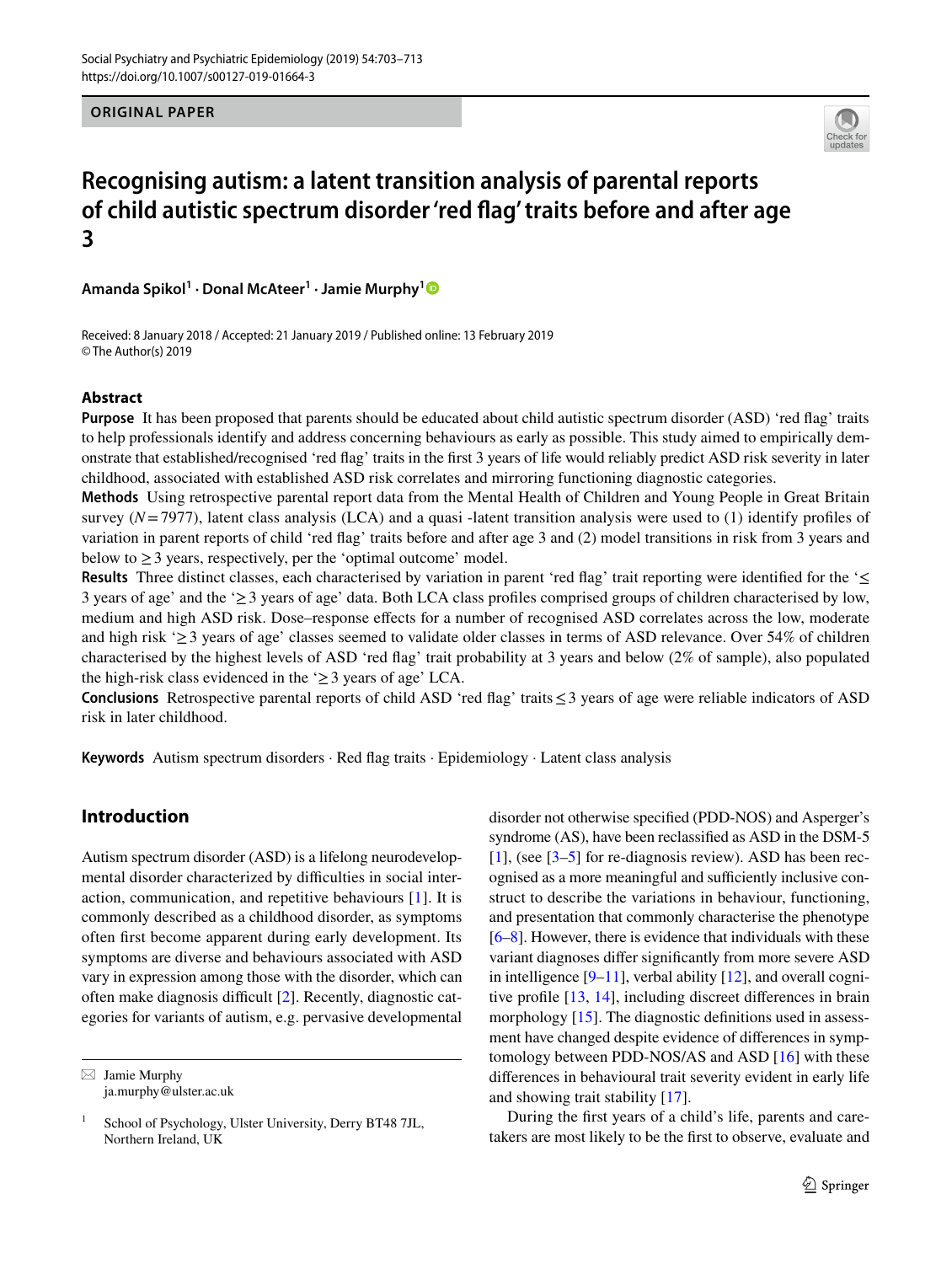interpret a child's behaviour. They are also often the first to seek professional advice when a child's behaviour seems 'odd' or 'unusual' [[18,](#page-8-14) [19\]](#page-8-15). While developmental variation in the population is to be expected, a cluster of behaviours or missed milestones ('red flags') can signal the presence of a potential underlying problem and may be indicative of disordered behaviour [[20\]](#page-8-16). Parental 'prediction' of ASD diagnosis via problematic behaviours has been shown to be reliable, both in prospective and longitudinal studies [\[21](#page-8-17), [22](#page-8-18)] and in studies utilising retrospective population data [[23](#page-8-19), [24](#page-8-20)].

It has been proposed, therefore, that assessment should take place as soon as developmental issues become apparent [\[25](#page-8-21), [26\]](#page-8-22). The average ASD diagnosis age in the US is 4 years [\[27\]](#page-8-23) though diagnosis can be made as early as 2 years [[28\]](#page-9-0) with predictive diagnostic tools existing for those as young as 12 months [[29\]](#page-9-1). Early intervention strategies have been shown to be advantageous in capitalising on toddlers' developmental plasticity [[30\]](#page-9-2) and have shown significant benefits in adaptive behaviour, language, and overall functioning [\[31–](#page-9-3)[33\]](#page-9-4).

While critics of early diagnosis cite 'normal' slow development and ASD false-positive diagnoses [[34\]](#page-9-5) the benefits of early diagnosis and intervention have been strongly advocated. Initial diagnoses are routinely revisited and show early behavioural symptoms to be consistent with ASD outcomes [\[35](#page-9-6)[–37\]](#page-9-7). Early intervention has been shown to be beneficial for the development of cognitive, social, and communication skills [\[38](#page-9-8)] and because further refinement of these skills comes with growth and experience, an early ASD diagnosis does not always predict diagnostic outcomes or level of deficit in later childhood [[36](#page-9-9)]. A favourable or 'optimal outcome' (OO) of improvement in functioning to the point the child loses the ASD diagnosis is not a recent concept [\[39\]](#page-9-10). Recent research has highlighted that OO children still show deficits in social relationships and some developmental issues that affect social functioning [\[40,](#page-9-11) [41\]](#page-9-12) but can function normally with typically developing children. Higher initial functioning in combination with early intervention seems to be the strongest predictor of OO [[42](#page-9-13)[–44](#page-9-14)] and while trait expression and behaviour improve out of the clinical range, physical brain activity is closer to an ASD population [[45\]](#page-9-15).

The current study, therefore, utilised retrospective data with the aim to explore the variation in parent reports of child 'red flag' traits, before and after age 3, in the general population, to test (1) whether a spectrum of presentation in behavioural ('red flag') traits could be identified in both early and later childhood while displaying the variance of previous autism diagnostic categories, (2) whether severity in 'red flag' traits≥3 years would be associated with established ASD risk correlates and (3) whether severity in 'red flag' traits≤3 years of age would meaningfully correlate with severity in later childhood or an 'optimal outcome'. It was predicted that distinct profiles of 'red flag'

traits would emerge for both time periods and that these profiles would reflect variation in ASD risk mirroring the PDD-NOS/AS/HFA variant diagnoses. It was also predicted that parental reporting of 'red flag' traits would be a reliable indicator of ASD risk and that this would be demonstrated via dose–response associations with established ASD risk correlates. Finally, given that extant evidence supports the 'parental concern' model, with concerns raised in specific developmental domains between the ages of 1 and 3 years correlating with ASD diagnosis and later diagnostic outcomes [[46](#page-9-16)[–50\]](#page-9-17) it was hypothesised that the most severe 'red flag' trait profiles, retrospectively reported by parents, at  $\leq$  3 years of age, would be associated with the severity of 'red flag' trait reporting in later childhood in keeping with previous 'optimal outcome' findings.

# **Method**

# **Sample**

Data for this study were sourced from the national survey, Mental Health of Children and Young People in Great Britain (GB), 2004 [\[51\]](#page-9-18), collected by the Office of National Statistics (ONS; all analyses were performed in accordance with ONS ethical and data handling regulations); the survey was a thorough census of medical, emotional, and social health of young people in GB. A sample was obtained from the Department for Work and Pensions' Child Benefit Centre (CBC) based on Child Benefit records and from this, a sample of postal areas in England, Scotland, and Wales, and ultimately a random sample of addresses was selected, excluding any household where the CBC had an 'action' open such as child death or CBC involvement, describing these cases as 'sensitive'. This census was multiphasic, conducted in 1999 and 2004. As the chosen measure did not appear in the 1999 phase, this study utilises only the 2004 data.

The resultant sample of 12,294 households was contacted via post by the CBC with survey details/opt-out instructions with 1085 (9%) opting out, 631 (5%) having moved, 82 (1%) being found ineligible, and 1798 (15%) not approached for an interview. Of the 10,496 approached for an interview, 2183 (21%) refused and 313 (3%) could not be contacted, leaving a sample of 7977 households where an ONS representative conducted interviews with a parent. The final interview sample  $(N=7977)$  was 52% male (4111) with a mean age of 10.54 (SD 3.40) and range of 4–17.

### **Measures**

A general development questionnaire was created by the ONS for this survey, containing a parent/caregiver directed autism sub-questionnaire of 43 items. Led by five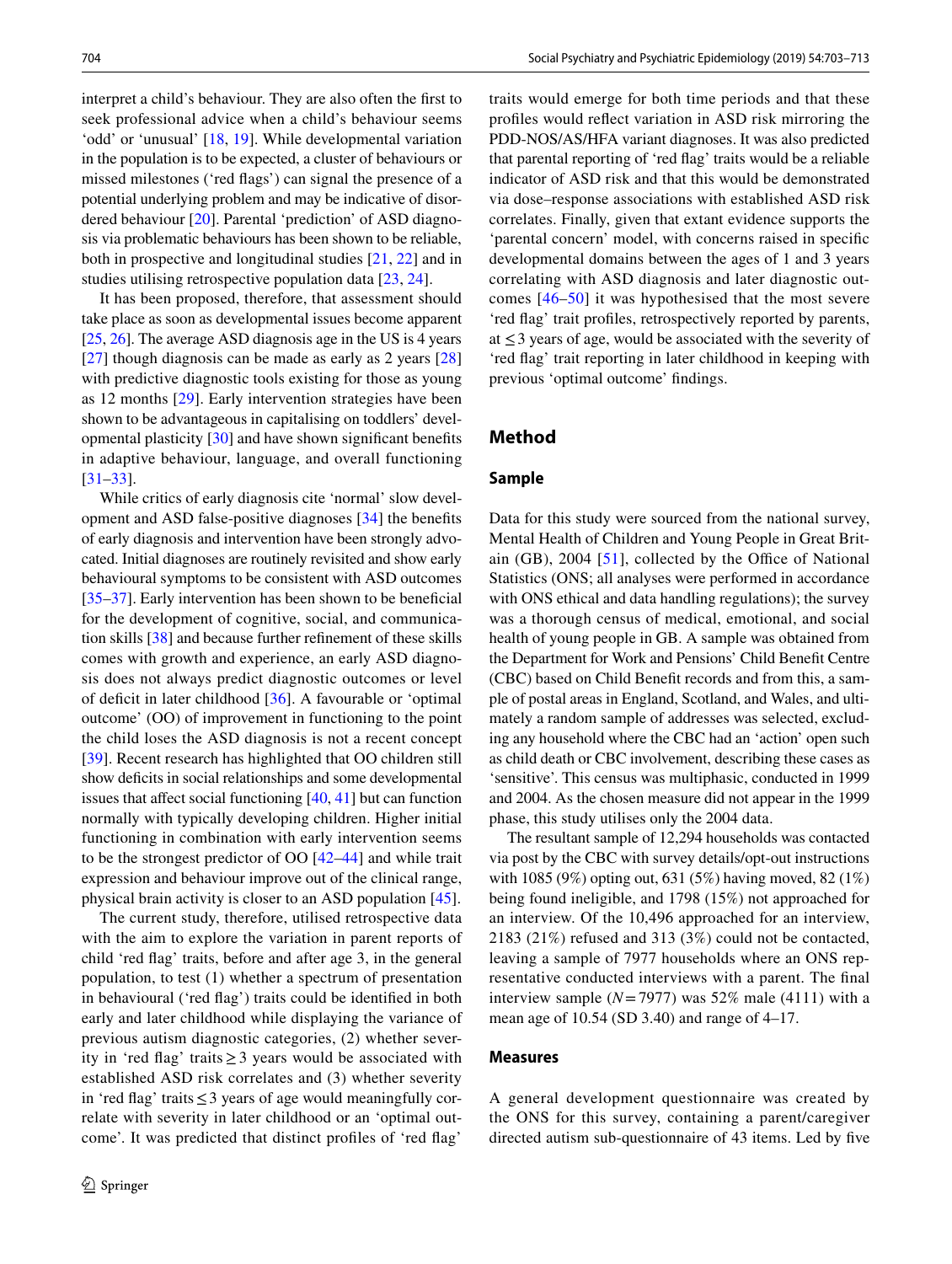binary-answer anchor questions pertaining to the parent/caregiver's child before the age of 3, each concerned an area of potential autistic behaviour:

- 1. Was there anything that seriously worried you or anyone else about the way his/her speech developed?
- 2. Was there anything that seriously worried you or anyone else about how s/he got on with other people?
- 3. Was there anything that seriously worried you or anyone else about the way his/her pretend or make-believe play developed?
- 4. Was there anything that seriously worried you or anyone else about any odd rituals or unusual habits that were very hard to interrupt?
- 5. Was there anything that seriously worried you or anyone else about his/her ability to learn and do new things such as puzzles or helping get dressed?

Following was a binary-answer gatekeeper question 'Have the things that seriously worried you or someone else now cleared up completely?' A positive answer ended the autism section while a negative answer led to the remaining autism questions. Ten questions were selected from the body of this questionnaire; two questions to approximate each of the five behaviours detailed in the anchor questions (see ["Appendix 1](#page-7-0)") acting as broad early 'red flag' behavioural markers [\[37](#page-9-7)].

# **Additional data**

The Mental Health of Children and Young People in Great Britain, 2004 [[51\]](#page-9-18) survey also involved a full health questionnaire, including ICD-10 criteria of mental and physical health issues. Four known comorbid conditions for autism were chosen as covariates for analysis; epilepsy, learning difficulties, poor coordination, and any anxiety disorder. These were scored as binary variables indicating either presence or absence of each condition. In addition, an ICD-10 diagnosis of autism spectrum disorder was also used as a validator in support of the latent factor typified by 'red flag' behaviours being autistic behavioural traits.

#### **Analytic strategy**

LTA is a longitudinal modelling technique used to examine whether individuals transition between latent classes over time. LTA consists of two components; a measurement model and an autoregressive model [\[52](#page-9-19), [53](#page-9-20)]. In LTA, the measurement model (i.e. LCA) describes the structure of the latent classes at the various time points. The autoregressive model (i.e. Markov model) examines individual-level transitions between these classes over time [\[52](#page-9-19), [53\]](#page-9-20). For a much more detailed description of LTA and its applications

in social and behavioural sciences see Nylund [\[54\]](#page-9-21). LTA was conducted in the following steps.

#### **Step 1: determine the best measurement model**

To determine the best measurement model, a series of LCAs were specified and tested separately at the two time points using available binary red flag ASD trait variables as observed indicators. The first LCA was used to determine the number and qualities of sub-types of autistic trait variation (red flags) based on endorsement of each of the five behavioural anchor questions ( $\leq$ 3 years of age) from the general development questionnaire devised by the ONS. These five items were binary and treated as categorical. Three latent class models were tested (a 2-through a four-class latent class model). The second LCA was used to determine the number and qualities of sub-types of autistic trait variation based on endorsement of each of the ten behavioural questions from the body of the questionnaire relating to red flag traits≥3 years of age. These items were treated as categorical. Three latent class models were tested (a 2 through to a four-class latent class model).

Models were compared using a range of common fit statistics. The Akaike information criterion (AIC) [[55](#page-9-22)], the Bayesian information criterion (BIC) [[56](#page-9-23)], and the sample size-adjusted Bayesian Information Criterion (ssaBIC) [[57\]](#page-9-24) were used to compare model fit, with lower values indicative of better fit. The Lo–Mendel–Rubin likelihood ratio test (LMR-LRT) is used to compare a solution with k number of classes with a solution with *k*−1 classes [\[58](#page-9-25)]. A non-significant *p* value indicates that the model with *k*−1 classes provides a better fit [\[58](#page-9-25)]. Model fit was also assessed using the entropy criterion [[59](#page-9-26)]. This statistic determines how accurately individuals were assigned to their classes based on the posterior probabilities [[59](#page-9-26)]. Entropy values range from 0 to 1, with higher values reflecting more accurate classification [[59\]](#page-9-26). To ensure that the models converged on global rather than local solutions, 100 random sets of starting values and 50 final stage optimizations were used.

It remains debated whether the LMR-LRT or BIC is more useful when it comes to determining the optimal number of classes in an LCA [\[54](#page-9-21)]. A number of simulation studies suggest that the BIC is highly effective at identifying the correct underlying class structure, while the LMR-LRT can occasionally extract too many classes when the sample size is large  $(N > 1000)$  [[54,](#page-9-21) [60\]](#page-9-27). Given that the sample size was relatively large in the present study, the BIC was considered a more reliable indicator of the optimal class solution.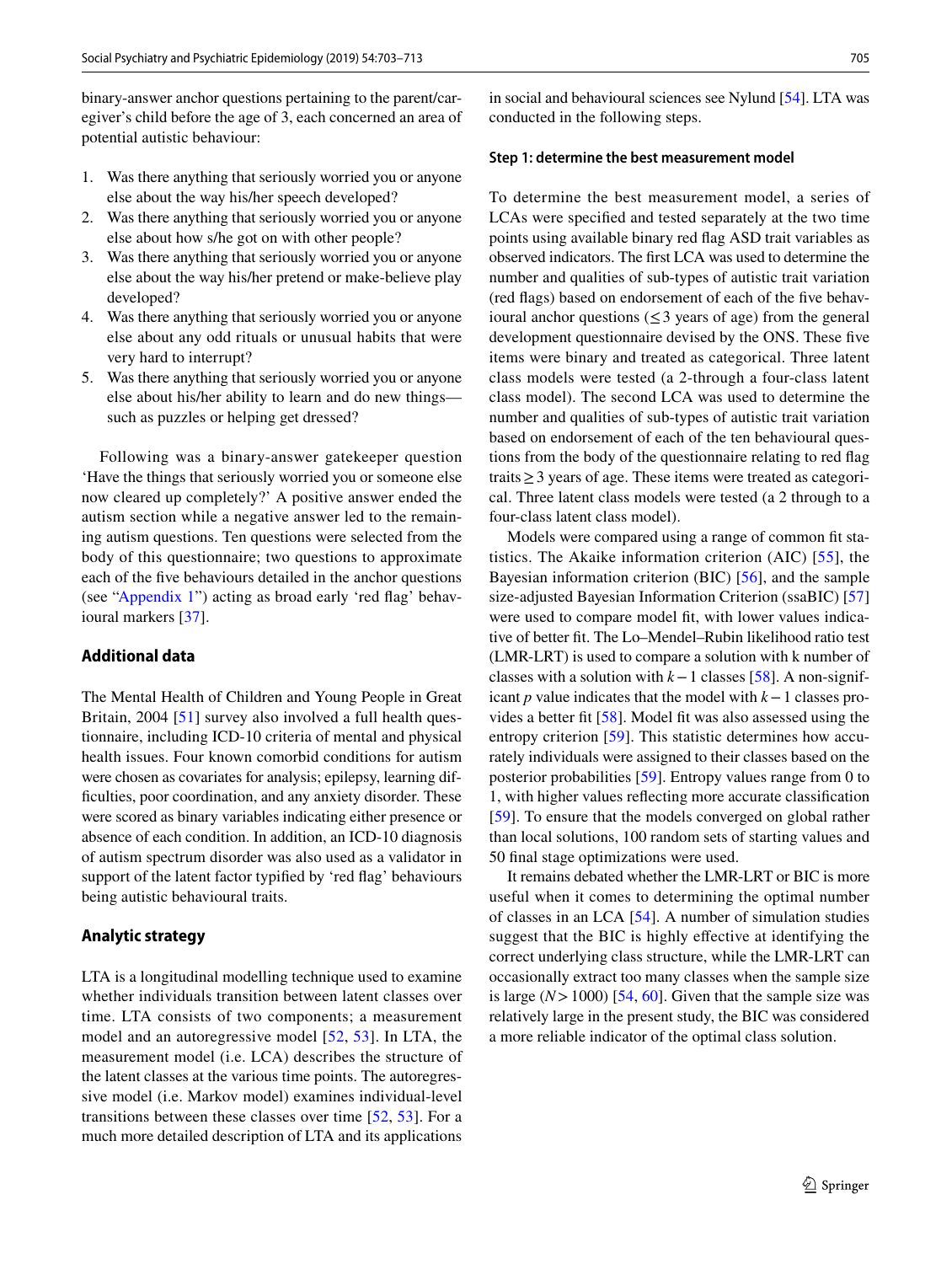# **Step 2: validate classes using ASD diagnosis and clinical correlates**

Multinomial logistic regression was used to test whether the red flag trait classes/typologies at time one were meaningful in relation to ASD. Associations between class membership and an ASD diagnosis variable and four common clinical correlates of ASD was conducted.

### **Step 3: specify latent transition model**

In this step, the LTA model is specified, producing a matrix of latent transition probabilities. This model affords the opportunity to classify individuals as 'movers' (i.e. those who transition from one class to a different class over time) or 'stayers' (i.e. those who remain in the same class across time) [[52](#page-9-19), [53](#page-9-20)]. Mover–stayer models more accurately describe transitions between classes, as transition probabilities are estimated for 'movers' only [[52](#page-9-19), [53](#page-9-20)].

All analyses included the first-stage sampling were made weighted variables to account for non-equal probabilities of selection. This standardising technique adds an additional 'weight' to under-represented sub-populations that may not be accurately represented due to missing data and was used rather than excluding cases listwise. Analyses were conducted using Mplus 4 [[61\]](#page-9-28).

# **Results**

Table [1](#page-3-0) (section a) shows the fit indices for the first latent class analysis ( $\leq$ 3 years of age). The three-class solution was the model of best fit; the likelihood ratio Chi square was non-significant, the AIC was lower for the three-class solution than for the two-class solution, and the Lo–Mendell–Rubin's LRT showed that the four-class solution was not significantly better than the three-class solution. The

entropy value (0.83) also showed a meaningful classification of cases.

The three-class model, shown in Fig. [1,](#page-4-0) revealed a 'High endorsement class' comprised of 1.9% of the population where the probability of 'red flag' trait endorsement was > 70% for all five traits. A larger 'Moderate endorsement class' also emerged, representing 10.8% of the population and was characterised by moderate endorsement probabilities of language, social, and developmental problem behaviours. A large 'Low endorsement class' (baseline class) comprised of 87.3% of the population was characterised by extremely low endorsement probabilities  $(<10\%)$  across all 'red flag' traits.

A second LCA was carried out to identify distinct groups characterised by red flag traits after the age of 3 using 10 questions from the body of the questionnaire (see ["Appendix 1"](#page-7-0)); two exemplifying each of the five behaviours described by the anchor questions. Another three-class solution emerged. Table [1](#page-3-0) (section B) shows the fit indices for the second latent class analysis. The three-class solution was the model of best fit; the AIC was lower for the three-class solution than for the twoclass and the Lo–Mendell–Rubin's LRT showed that the four-class solution was not significantly better than the three-class solution. The entropy value (0.72) showed a meaningful classification of cases. Probability estimates for class membership in both LCAs were robust.

The three-class model for the  $\geq 3$  years of age' data, shown in Fig. [2,](#page-5-0) revealed a small moderate presentation class; 16.7% of the sample characterised by varied endorsement of the five 'red flag' behaviour categories. A larger high presentation class emerged, where 31.5% of the sample were characterised by high endorsement probabilities of most items. A larger low presentation class was also evident, 51.8% of the sample which was characterised mainly by moderate endorsement probabilities relating to

<span id="page-3-0"></span>

|                | <b>Table 1</b> Fit indices for the latent |
|----------------|-------------------------------------------|
| class analyses |                                           |

|                       | $LR\chi^2$ (df) p | AIC       | BIC       | <b>SSABIC</b> | LRT(p)                | Entropy |
|-----------------------|-------------------|-----------|-----------|---------------|-----------------------|---------|
| A $(\leq 3$ years)    |                   |           |           |               |                       |         |
| 2 class               | 229.81(20) < 0.01 | 16,831.08 | 16,907.72 | 16,872.77     | 2557.63 (< 0.01)      | 0.91    |
| 3 class               | 50.10(14) < 0.01  | 16.661.71 | 16.780.16 | 16.726.14     | $178.06 \approx 0.01$ | 0.83    |
| 4 class               | 16.41(8)0.03      | 16.639.72 | 16,799.98 | 16.726.89     | 33.36 (0.02)          | 0.85    |
| 5 class               | 1.32(2)0.51       | 16,636.51 | 16.838.58 | 16.746.42     | 14.93(0.01)           | 0.85    |
| $B$ ( $\geq$ 3 years) |                   |           |           |               |                       |         |
| 2 class               | 888.92 (981) 0.98 | 8950.98   | 9047.81   | 8981.12       | 510.67 (< 0.01)       | 0.67    |
| 3 class               | 800.25 (970) 1.0  | 8880.38   | 9027.92   | 8926.31       | 91.34 (0.08)          | 0.72    |
| 4 class               | 744.87 (959) 1.0  | 8849.06   | 9047.32   | 8910.78       | 52.59 (0.33)          | 0.67    |
| 5 class               | 716.87 (951) 1.0  | 8839.72   | 9088.69   | 8917.22       | 30.91 (0.51)          | 0.73    |

*LR𝜒*<sup>2</sup> likelihood ratio Chi square, *AIC* Akaike information criterion, *BIC* Bayesian information criterion, *SSABIC* sample size adjusted BIC, *LRT* Lo–Mendell–Rubin's adjusted likelihood ratio test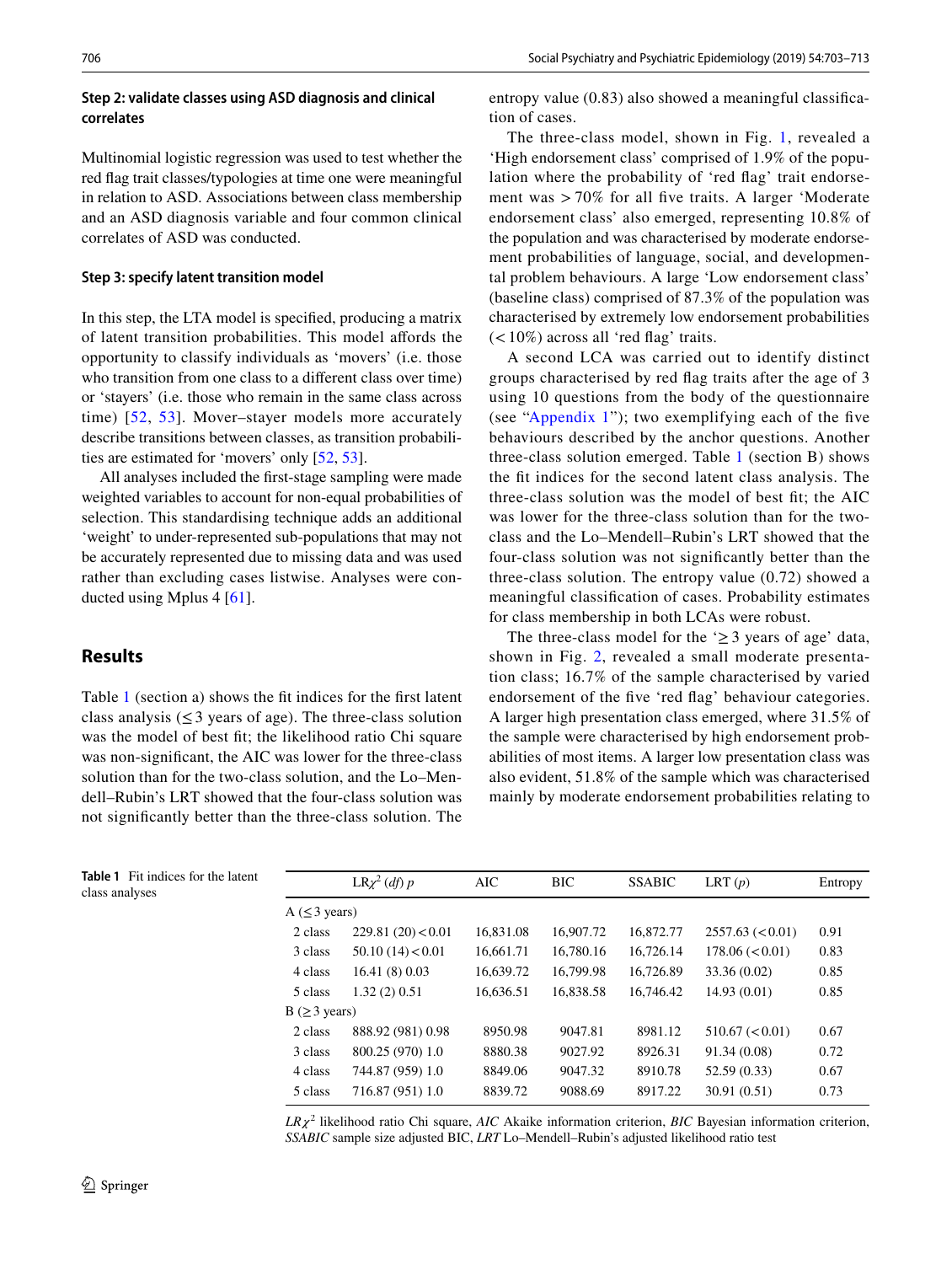

<span id="page-4-0"></span>**Fig. 1** Endorsement probability plot for autism anchor questions

<span id="page-4-1"></span>**Table 2** ASD risk for high, moderate, and low presentations at  $\leq$  3 years of age

|                         | Odds ratio (95% confidence intervals) |                          |  |
|-------------------------|---------------------------------------|--------------------------|--|
|                         | High                                  | Moderate                 |  |
| Epilepsy (absence)      | $36.72***$ $(8.96-150.58)$            | $4.94***$ $(2.02-12.08)$ |  |
| Learning D (absence)    | $70.36***$ $(33.63-147.22)$           | $8.23***(5.87-11.52)$    |  |
| Coordination (absence)  | $26.55***$ (11.36-62.08)              | $14.37***$ (7.41-27.87)  |  |
| Anxiety (absence)       | $3.47**$ (1.36–8.88)                  | $3.40***$ $(2.11-5.48)$  |  |
| ASD diagnosis (absence) | 954*** (57.61-15,830.94)              | $20.73*(1.12-382.38)$    |  |

\**p*<0.05; \*\**p*<0.01; \*\*\**p*<0.001

pretend/play and ritual/habit traits, with a higher endorsement of language issues.

A multinomial logistic regression was conducted to test whether severity in 'red flag' traits  $\leq$  3 years would be associated with established ASD risk correlates (see Table [2](#page-4-1)). The ASD risk variables showed significant odds ratios across the high and moderate classes when compared to the low class. Moderate presentation was described by highly significant odds ratios of epilepsy, learning difficulties, poor coordination, and anxiety and by significant odds ratios of ASD diagnosis. High presentation showed very highly significant odds ratios of epilepsy, learning difficulties, poor coordination, and ASD diagnosis and highly significant odds ratios of anxiety.

A latent transition analysis (LTA) was used to identify transitions in class membership from early to later childhood (see Tables [3,](#page-5-1) [4\)](#page-5-2).

Members of the ' $\leq$  age 3' high class were more likely to remain in the high class  $\geq$  age 3 (82.3%) than transition to the moderate (15.1%) or low (2.6%) classes. The moderate class showed a mixed effect, with 22.6% remaining moderate, 33.1% transitioning 'up' to high and 44.2% transitioning 'down' to low. The low class were more likely to remain low (74.2%) than to transition into either the moderate (14.5%) or high (11.3%) classes. When examined in the context of a move-or-stay model (see Table [5\)](#page-6-0), the majority of the overall sample (89.9%) fell into the stayer category; beginning and remaining low. Movers showed a 'downward' transitional trend, with 72.7% of this sample category transitioning from high to moderate or moderate to low.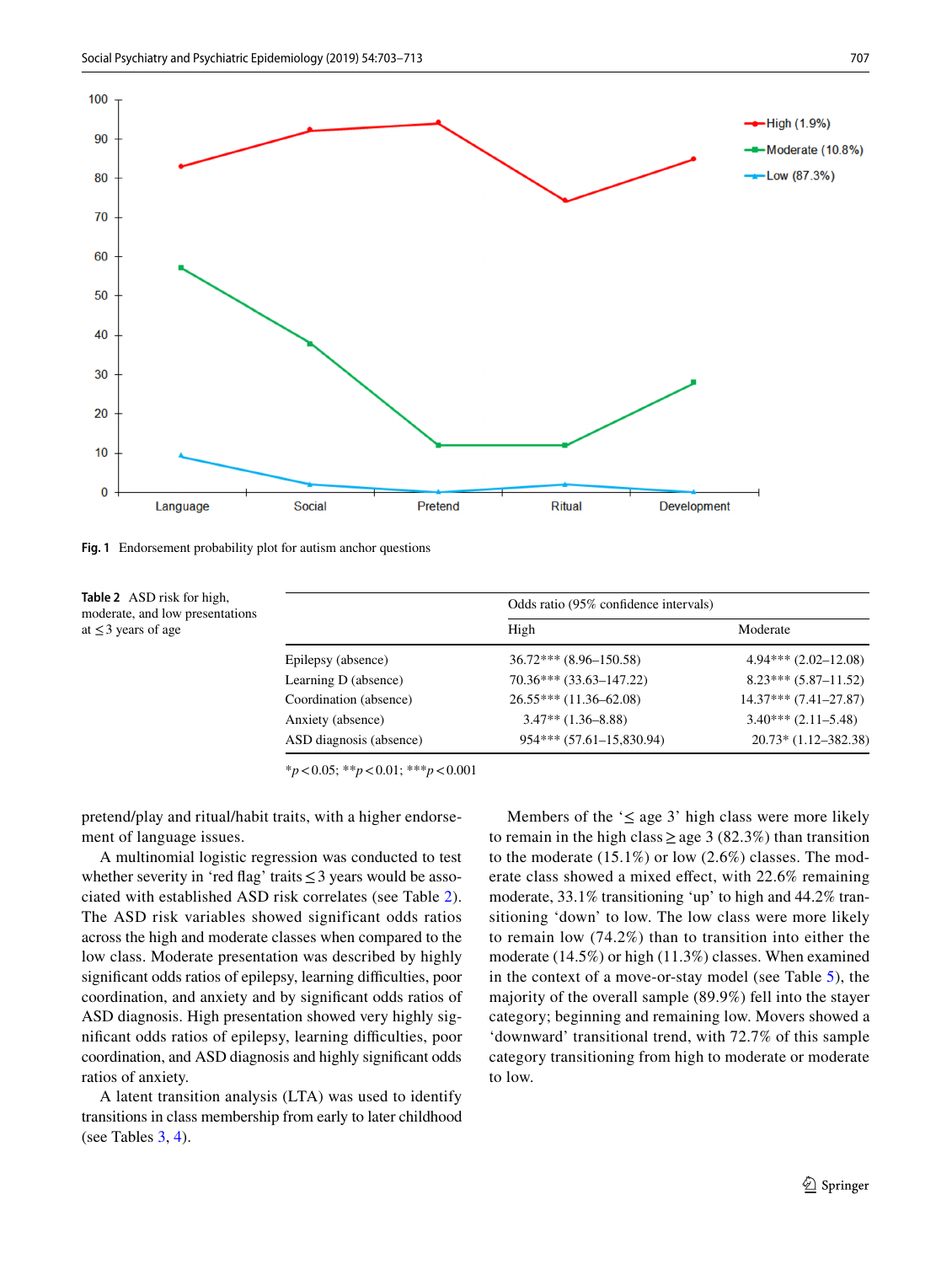

<span id="page-5-0"></span>**Fig. 2** Endorsement probability plot for >3 years of age ASD items

<span id="page-5-1"></span>**Table 3** Average latent class probabilities for most likely latent class membership

|                       | High $(\%)$ | Moderate $(\%)$ | Low $(\%)$ |
|-----------------------|-------------|-----------------|------------|
| A $(\leq 3$ years)    |             |                 |            |
| High                  | 88.4        | 11.6            | 0          |
| Moderate              | 3.6         | 81.7            | 14.7       |
| Low                   | 0           | 5.3             | 94.7       |
| $B$ ( $\geq$ 3 years) |             |                 |            |
| High                  | 87.1        | 5.9             | 7          |
| Moderate              | 11.7        | 80.8            | 7.5        |
| Low                   | 4.6         | 5.3             | 90.1       |

<span id="page-5-2"></span>**Table 4** Latent transition probabilities from  $\leq 3$  years of age to >3 years of age

| $\leq$ 3 years of age | $>$ 3 years of age |          |       |  |  |
|-----------------------|--------------------|----------|-------|--|--|
|                       | High               | Moderate | Low   |  |  |
| High                  | 0.823              | 0.151    | 0.026 |  |  |
| Moderate              | 0.331              | 0.226    | 0.442 |  |  |
| Low                   | 0.113              | 0.145    | 0.742 |  |  |

# **Discussion**

The first analysis revealed three profiles characterised by behaviours that would strongly reflect 'red flag' risk at an age where initial assessment is common. The scale questions narrowed in focus, helping to present a better picture of these behaviours, for example, going from 'speech development' to correct application of speech to the situation and appropriate phrase use. The differences in functioning between the classes may have demonstrated varied expression of ASD in accordance with older diagnostic categories, however, it is important to note that they were only approximations of ASD 'red flags'. Variation in the latent class profiles after the age of 3, however, showed levels of expression in specific traits that were consistent with variation in ASD presentation [[62](#page-9-29)]. The Low Presentation profile, largest at 51.8% of the subsample, was described by in/formal language use problems and some repetitive play and obsession behaviours but low instances of the other traits. These issues were enough for parents to report when asked, but may not have constituted an actual clinical threshold for ASD, as such traits vary naturally in the population [[8](#page-8-5)]. The line between 'personality quirk' and 'symptom' is often quite thin [[63](#page-9-30)], especially for the atypical functioning of individuals formerly categorised under PDD-NOS [\[16\]](#page-8-12). The Low Presentation profile represents a group that varies from a baseline population ('no ongoing concerns' or minimal trait expression) to just over the cusp of an older clinical designation. The moderate presentation profile, smallest at 16.7%, was typified by all-cause developmental problems, repetitive play, and in/ formal language use problems in keeping with the presentation of AS. This profile also showed a 100% endorsement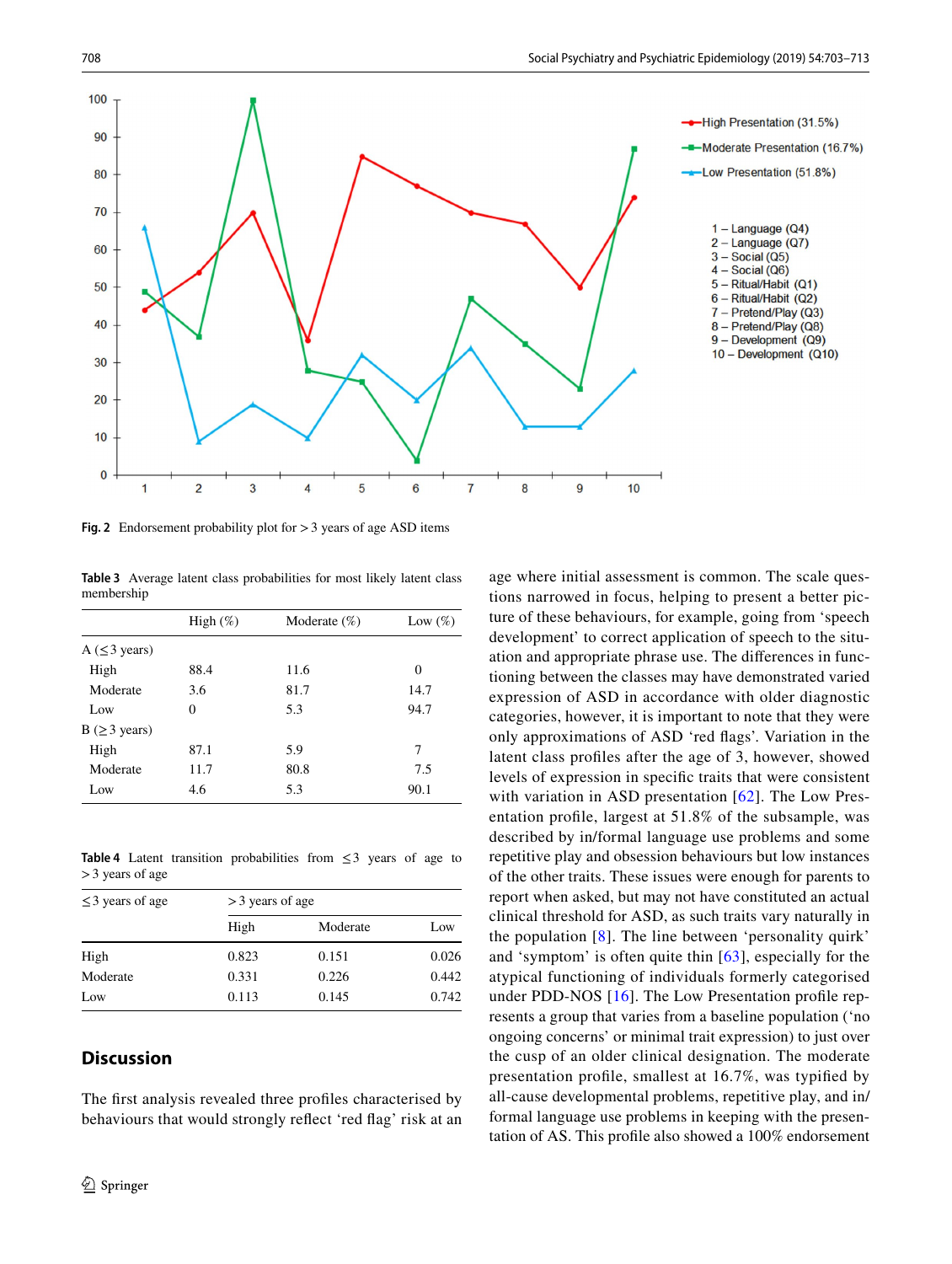<span id="page-6-0"></span>**Table 5** Count and relative percent of mover–stayer

patterns

|                | $\leq$ 3 years of age | $>$ 3 years of age | $\boldsymbol{n}$ | % within movers/<br>stayers $(\%)$ | $%$ of total<br>sample<br>$(\%)$ |
|----------------|-----------------------|--------------------|------------------|------------------------------------|----------------------------------|
| <b>Movers</b>  | High                  | Moderate           | 23               | 3.9                                | $\lt 1$                          |
|                | High                  | Low                | 1                | $\leq$ 1                           | $\leq$ 1                         |
|                | Moderate              | High               | 95               | 15.9                               | 1.2                              |
|                | Moderate              | Low                | 411              | 68.8                               | 5.2                              |
|                | Low                   | High               | 30               | 5                                  | $\lt 1$                          |
|                | Low                   | Moderate           | 37               | 6.2                                | $\lt 1$                          |
| <b>Stayers</b> | High                  | High               | 133              | 1.8                                | 1.7                              |
|                | Moderate              | Moderate           | 65               | $\leq$ 1                           | $\leq$ 1                         |
|                | Low                   | Low                | 7054             | 97.3                               | 89.9                             |

of eye contact issues, one of the hallmarks of ASD [[64,](#page-9-31) [65\]](#page-9-32), though it was low in other domains. The high presentation profile, 31.5% of the subsample, showed overall higher endorsements of more behaviours at levels which could be interpreted as past the clinical threshold for dis-

order and fitting the perception of 'classical' autism. The LTA exposed a rough estimation of 'red flag' behaviour before the age of 3 and the second analysis focused on a more nuanced picture of these behaviours after the age of 3. A quasi-latent transitional analysis between those two 'time points' described transition between the latent classes, representing changes in symptom severity and occurrence over time. Those with membership in the ' $\leq$  age 3' high class had the highest probability of remaining high $\geq$ age 3 while the greatest percentage of the sample population were those classified as low≤age 3 who remained so after. Those classified as moderate showed the greatest variance of transition≥age 3 as would be expected from this class, having the lowest overall classification probabilities in both LCAs. These results showed a clear relationship between initial 'red flag' behaviour severity (ASD risk) and behaviour persistence. Wolff et al. [\[66](#page-9-33)] observed this effect in the persistence of repetitive behaviour in toddlers over time, with the most severe behaviour persisting in an ASD sample. It is important to note, however that possible interventions, family/school socialisation, and general development [[36\]](#page-9-9) may have accounted for the downward trend in symptom severity over time but detailed intervention/treatment data was not available (see limitations below).

In seeking external validation for the hypothesis of the latent factor being ASD risk, the resultant high and moderate profiles were examined against the low category as a baseline in terms of four known ASD comorbidities (learning difficulties, poor coordination, any anxiety disorder, and epilepsy) and instances of ICD-10 ASD diagnosis in the sample. Odds ratios were highly significant as empirical predictors of ASD risk and confirmation that it was the latent factor. ASD diagnosis odds were 954 times higher than baseline for the high class and 20.73 times higher for the moderate class, indicating that 'red flag' behaviour traits are a predictor of ASD risk. Higher odds ratios were found in the High class than the moderate class for all items, further confirming a difference in severity in accordance with the hypothesis of multiple levels of severity and functioning aligning with older variant diagnoses. Epilepsy rates are important to note here as the relationship between ASD and epilepsy is well established with research indicating a potential genetic relationship [[67–](#page-10-0)[70\]](#page-10-1).

These results support the hypothesis of parental perception of 'red flag' behaviours before the age of 3 being predictive of ASD risk and severity. Analysis revealed distinct behavioural profiles with variance in expression of ASD conducive with variant diagnostic categories, validated by the presence of known comorbidities and gender rates. The data from this survey are from 2004 and the sample's mean age was 10.51 (SD 3.39), indicating that most children from the sample were below the age of 3 in the mid to late 1990s. Research into ASD as a developmental disorder increased during the 1970s–1980s, challenging the notion of autism resulting from 'refrigerator mothers' [\[71](#page-10-2)]. The 1990s saw a wider awareness of variation in ASD and the concept of a spectrum of behaviours/diagnoses but the true tipping point of media awareness (and perhaps over-awareness) would not come until the early 2000's [[72\]](#page-10-3). The survey asked about 'red flag' behaviours worrying parents at that time, meaning before widespread ASD awareness and media coverage of the 'autism epidemic', removing an element of potential contamination in parental perception.

There is a solid foundation of research supporting the stability of ASD behaviours in early diagnosis  $\leq$  age 3 to later reassessment  $\geq$  age 4 in both general population [[73,](#page-10-4) [74](#page-10-5)] and high risk samples [\[75](#page-10-6), [76\]](#page-10-7). That stability does not contradict the OO model of improvement through early intervention programs and socialisation based on severity of initial symptomology. The trend for functioning-based improvement [\[40](#page-9-11), [42](#page-9-13)] was replicated in this study as severe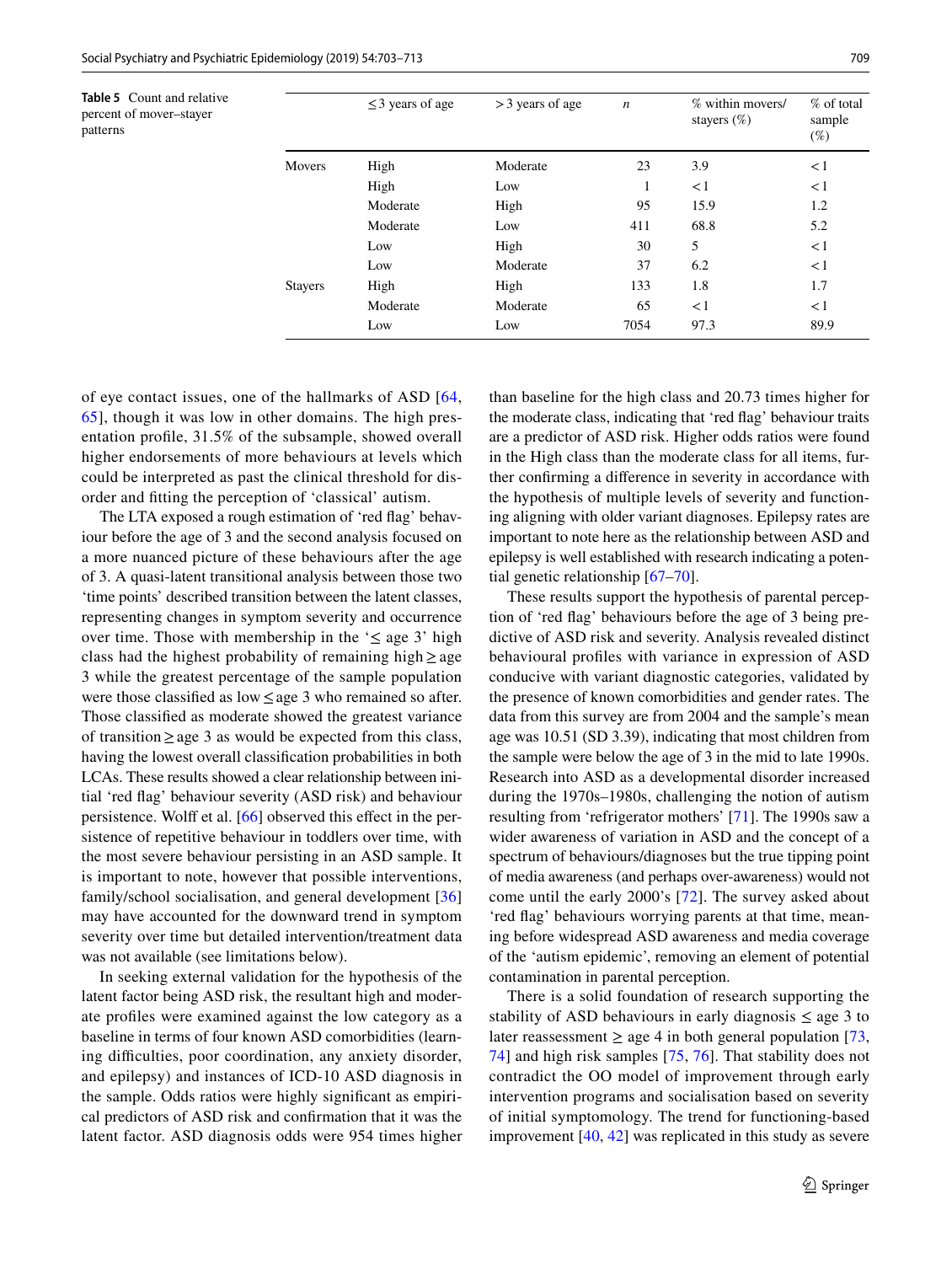individuals tending to stay severe and moderate-to-low severity individuals tended to improve.

The evidence presented should be evaluated with the study's limitations in mind.

The ASD section of the general development questionnaire designed by the ONS was in nonclinical language, was not a measure intended for clinical diagnosis, and was not a pre-existing, tested psychometric. The latent classes in the first LCA had a large catchment due to the general 'red flag' ASD terminology used; intended for parents rather than clinicians. The wording, "Was there anything that seriously worried you or anyone else about the way his/her speech developed?" failed to differentiate between language use and speech disorder. "Odd rituals or unusual habits that were very hard to interrupt" could have described the repetitive behaviours of ASD but could also have described the ritualistic learning behaviour common in toddlers [\[77](#page-10-8), [78\]](#page-10-9). Issues of 'learning development' could have referred to any developmental delay or learning disability; even the traditional 'late bloomer' who goes on to develop with no impairment [\[79](#page-10-10), [80](#page-10-11)]. While this may have seemed like a limitation to the validity of the study, the non-clinical language was actually considered a strength of the analysis, in that it described issues in a way that might be considered consistent with parental disclosures of concern to GPs/paediatricians. No health professionals were involved in the interviews and questionnaire responses were only parental perception/interpretation of the child's behaviour. No data were collected concerning any treatment the children may have received for their issues after the age of 3, any effects that treatment may have had, or the presence of other developmental disorders. In addition, this parental-report data was susceptible to hindsight bias as no prospective screening was performed to isolate an ASD risk sample. Hindsight bias appears in diagnosis amongst clinicians trained to use diagnostic criteria and conduct assessments [[81,](#page-10-12) [82\]](#page-10-13) so its effect cannot be understated in non-clinical individuals. As there was little diagnostic outcome information available for the sample, the model of change in ASD behaviours over time could only be described as a trend model; further studies would benefit from a longer longitudinal design. In addition, the LTA performed was only a quasi-LTA, as the data used for each time period differed, and the items in the second model attempted only to approximate those in the first.

Parents' perception of early 'red flag' behaviours certainly seem to act as valid predictors of future ASD risk while reinforcing the variation in expression of ASD that had been previously described by variant diagnosis. While many missed milestones or developmental delays can often clear up in time, some behavioural symptomology may persist and signify developmental disorder. Meaningful transition from disorder to a typical development population is the hoped-for OO model depending on the initial level of functioning. Further studies of large general population data with a longitudinal design, featuring clinical measures and clinician involvement could help create a clearer picture of ASD variation and transition in the population. Such parental report data would be valuable assets in the development and testing of future diagnostic tools.

### **Compliance with ethical standards**

**Conflict of interest** On behalf of all authors, the corresponding author states that there is no conflict of interest.

**Open Access** This article is distributed under the terms of the Creative Commons Attribution 4.0 International License ([http://creativeco](http://creativecommons.org/licenses/by/4.0/) [mmons.org/licenses/by/4.0/](http://creativecommons.org/licenses/by/4.0/)), which permits unrestricted use, distribution, and reproduction in any medium, provided you give appropriate credit to the original author(s) and the source, provide a link to the Creative Commons license, and indicate if changes were made.

# <span id="page-7-0"></span>**Appendix 1**

Q1. (Pretend/Play) "Some children spend a lot of their play time repeating the same action over and over again, for example spinning the wheels on a toy car, turning taps or light switches on and off, or opening and shutting doors. Has this ever been true of CHILD?"

Q2. (Pretend/Play) "Children are sometimes very interested in unusual aspects of toys or other things. For example, rather than playing with a toy, they may spend their time sniffing it, or running their fingers over its surface, or listening to any noise or vibration that it makes. Has this ever been true of CHILD?"

Q3. (Ritual/Habit) "Some ^Children/teenagers enjoy putting a lot of time into collecting things, or get a lot of pleasure out of focusing on just one topic, such as sport, cars or a particular pop group. In everyday language, we often say that these ^Children/teenagers are 'obsessed' by their interest, but this is not an unpleasant obsession—this is something they like and usually enjoy talking about. Has CHILD had any long-lasting obsessions of this sort?"

Q4. (Language) "Some ^Children/teenagers have trouble adjusting their language to suit different social occasions. For example, they may speak too casually to a teacher or too formally to other children. Does CHILD change the way ^s/he speaks according to whether it is a formal or informal situation?"

Q5. (Social) "When we're talking with someone face-toface, eye contact is very important. It generally makes us feel uneasy, or as if there's something wrong, if the other person makes too little eye contact, or too much, or makes it at the wrong time. Has CHILD ever been through a phase of making too little or too much eye contact, or making it in the wrong sort of way?"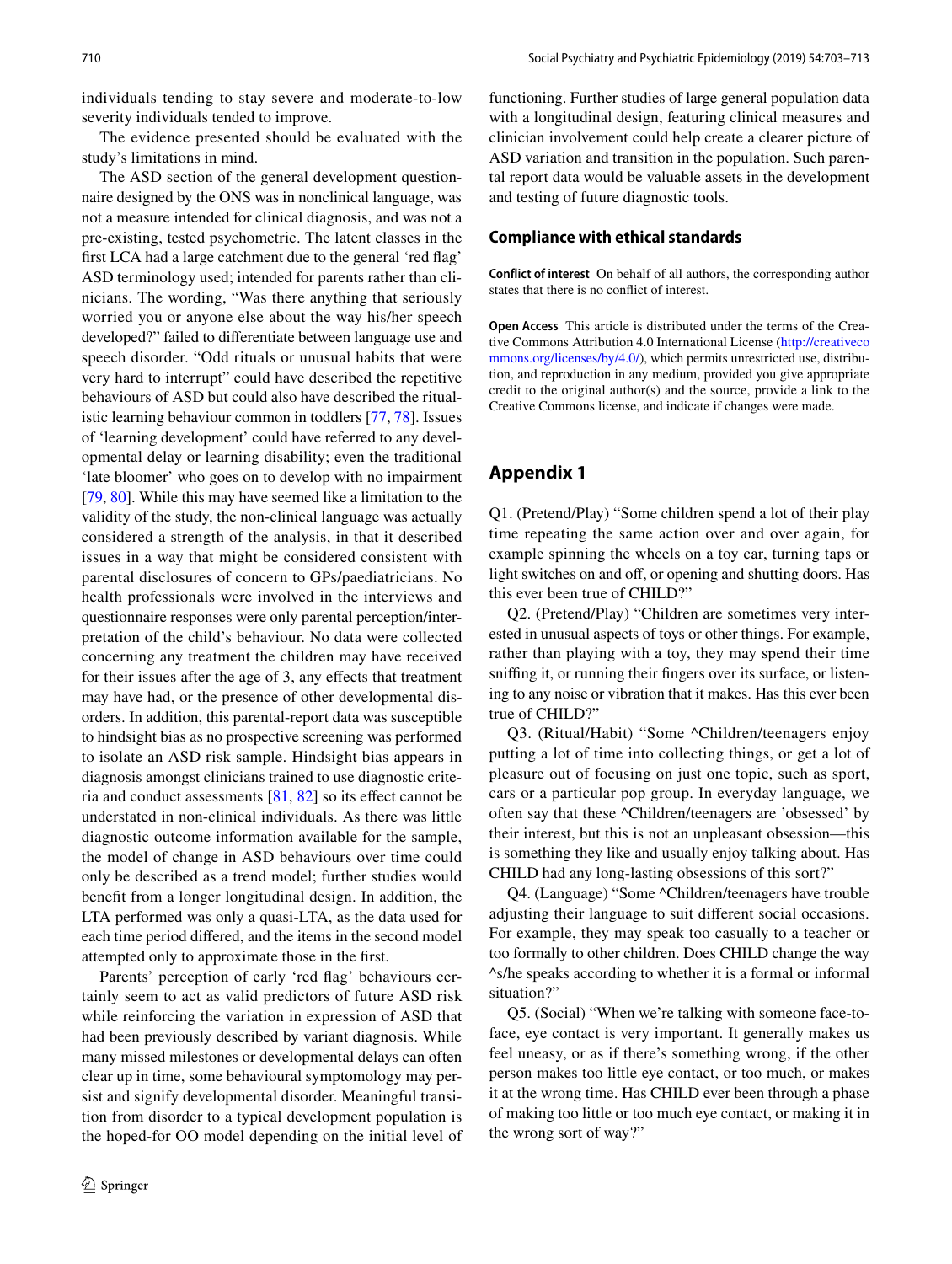Q6. (Social) "^Children/Teenagers respond in different ways to other people's emotions. For example, if their mother is upset because she has cut her finger badly with a knife, children can be sympathetic, or not pay much attention, or respond in unusual ways such as laughing. What would CHILD typically do in this sort of situation?"

Q7. (Language) "Another way in which children repeat themselves is by using the same catch-phrase or cliché over and over again. For example, almost every sentence may begin 'If you want my opinion...' or 'Logically speaking...' Occasionally the phrase is appropriate, but it is used far more than is really needed. Has CHILD ever filled  $\Delta$ his/ her speech with a lot of these fairly empty catch-phrases or clichés?"

Q8. (Ritual/Habit) "Some children enjoy routines and want things to be the same every day. For example, they may want to eat the same food off the same plate while sitting in the same chair every single day. Or there may be very fixed routines for dressing or undressing. Has CHILD ever had strong or unusual routines that  $\triangle$ s/he has insisted on because ^s/he enjoyed doing it that way?"

Q9. (Development) "Some preschool children go through a phase of flapping or waving their hands or arms up and down if they are excited or upset. Some continue doing this for years. Since CHILD has been going to school, has ^s/he tended to flap ^his/her arms when excited or upset?"

Q10. (Development) "You have answered a lot of questions about CHILD's pattern of development - focusing particularly on language, play, routines and ^his/her ability to get along with other people. Are you concerned at present about any of these aspects of CHILD's development?"

### **References**

- <span id="page-8-0"></span>1. American Psychiatric Association (2013) Diagnostic and statistical manual of mental disorders, 5th edn. American Psychiatric Publishing, Arlington
- <span id="page-8-1"></span>2. Chawarska K, Paul R, Klin A, Hannigan S, Dichtel L, Volkmar F (2007) Parental recognition of developmental problems in toddlers with autism spectrum disorders. J Autism Dev Disord 37(1):62–72
- <span id="page-8-2"></span>3. McPartland J, Reichow B, Volkmar F (2012) Sensitivity and specificity of proposed DSM-5 diagnostic criteria for autism spectrum disorder. J Am Acad Child Adolesc Psychiatry 51(4):368–383
- 4. Volkmar F, Reichow B (2013) Autism in DSM-5: progress and challenges. Mol Autism 4(13):13
- <span id="page-8-3"></span>5. Blumberg S, Zablotsky B, Avila R, Colpe L, Pringle B, Kogan M (2016) Diagnosis lost: differences between children who had and who currently have an autism spectrum disorder diagnosis. Autism 20(7):783–795
- <span id="page-8-4"></span>6. Constantino J, Todd R (2003) Autistic traits in the general population: a twin study. Arch Gen Psychiatry 60(5):524–530
- 7. Constantino J, Todd R (2005) Intergenerational transmission of subthreshold autistic traits in the general population. Biol Psychiatry 57(6):655–660
- <span id="page-8-5"></span>8. Lundström S, Chang Z, Råstam M, Gillberg C, Larsson H et al (2012) Autism spectrum disorders and autistic-like traits: similar etiology in the extreme end and the normal variation. Arch Gen Psychiatry 69(1):46–52
- <span id="page-8-6"></span>9. Ghaziuddin M, Mountain-Kimchi K (2004) Defining the intellectual profile of Asperger syndrome: comparison with highfunctioning autism. J Autism Dev Disord 34(3):279–284
- 10. Munson J, Dawson G, Sterling L, Beauchaine T, Zhou A, Koehler E et al (2008) Evidence for latent classes of IQ in young children with autism spectrum disorder. Am J Ment Retard 113(6):439–452
- <span id="page-8-7"></span>11. Chiang H-M, Tsai L, Cheung Y, Brown A, Li H (2013) A metaanalysis of differences in IQ profiles between individuals with Asperger's disorder and highfunctioning autism. J Autism Dev Disorders 44(7):1577–1596
- <span id="page-8-8"></span>12. Koyama T, Tachimori H, Osada H, Takeda T, Kurita H (2007) Cognitive and symptom profiles in Asperger's syndrome and high-functioning autism. Psychiatry Clin Neurosci 61:99–104
- <span id="page-8-9"></span>13. Ozonoff S, Rogers S, Pennington B (1991) Asperger's syndrome: evidence of an empirical distinction from high-functioning autism. J Child Psychol Psychiatry 32(7):1107–1122
- <span id="page-8-10"></span>14. Tsai L (2013) Asperger's disorder will be back. J Autism Dev Disord 43(12):2914–2942
- <span id="page-8-11"></span>15. McAlonan G, Suckling J, Wong N, Cheung V, Lienenkaemper N, Cheung C et al (2008) Distinct patterns of grey matter abnormality in high-functioning autism and Asperger's syndrome. J Child Psychol Psychiatry 49(12):1287–1295
- <span id="page-8-12"></span>16. American Psychiatric Association (2000) Diagnostic and statistical manual of mental disorders, 4th edn. American Psychiatric Publishing, Washington, DC
- <span id="page-8-13"></span>17. Robinson E, Munir K, Munafò M, Hughes M, McCormick M, Koenen K (2011) Stability of autistic traits in the general population: further evidence for a continuum of impairment. J Am Acad Child Adolesc Psychiatry 50(4):376–384
- <span id="page-8-14"></span>18. Osborne L, Reed P (2008) Parents' perceptions of communication with professionals during the diagnosis of autism. Autism 12(3):309–324
- <span id="page-8-15"></span>19. Bolton P, Golding J, Emond A, Steer C (2009) Autism spectrum disorder and autistic traits in the Avon longitudinal study of parents and children: precursors and early signs. J Am Acad Child Adolesc Psychiatry 51(3):249–260
- <span id="page-8-16"></span>20. Beighley J, Matson J (2013) Encyclopaedia of autism spectrum disorders. Springer, New York
- <span id="page-8-17"></span>21. Hess CR, Landa RJ (2012) Predictive and concurrent validity of parent concern about young children at risk for autism. J Autism Dev Disord 42(4):575–584
- <span id="page-8-18"></span>22. Miller LE, Perkins KA, Dai YG, Fein DA (2017) Comparison of parent report and direct assessment of child skills in toddlers. Res Autism Spectr Disorders 41–42:57–65
- <span id="page-8-19"></span>23. Richards M, Mossey J, Robins DL (2016) Parents' concerns as they relate to their child's development and later diagnosis of autism spectrum disorder. J Dev Behav Pediatr 37(7):532–540
- <span id="page-8-20"></span>24. Zablotsky B, Colpe LJ, Pringle BA, Kogan MD, Rice C, Blumberg SJ (2017) Age of parental concern, diagnosis, and service initiation among children with autism spectrum disorder. Am J Intell Dev Disabil 122(1):49–61
- <span id="page-8-21"></span>25. Warren Z, McPheeters M, Sathe N, Foss-Feig J, Glasser J, Veenstra-VenderWeele J (2011) A systematic review of early intensive intervention for autism spectrum disorders. Pediatrics 127(5):1303–1311
- <span id="page-8-22"></span>26. Fernell E, Eriksson MA, Gillberg C (2013) Early diagnosis of autism and impact on prognosis: a narrative review. Clin Epidemiol 5:33–43
- <span id="page-8-23"></span>27. Christensen D, Baio J, Braun K, Bilder D, Charles J, Constantino J et al (2016) Prevalence and characteristics of autism spectrum disorder among children aged 8 years—autism and developmental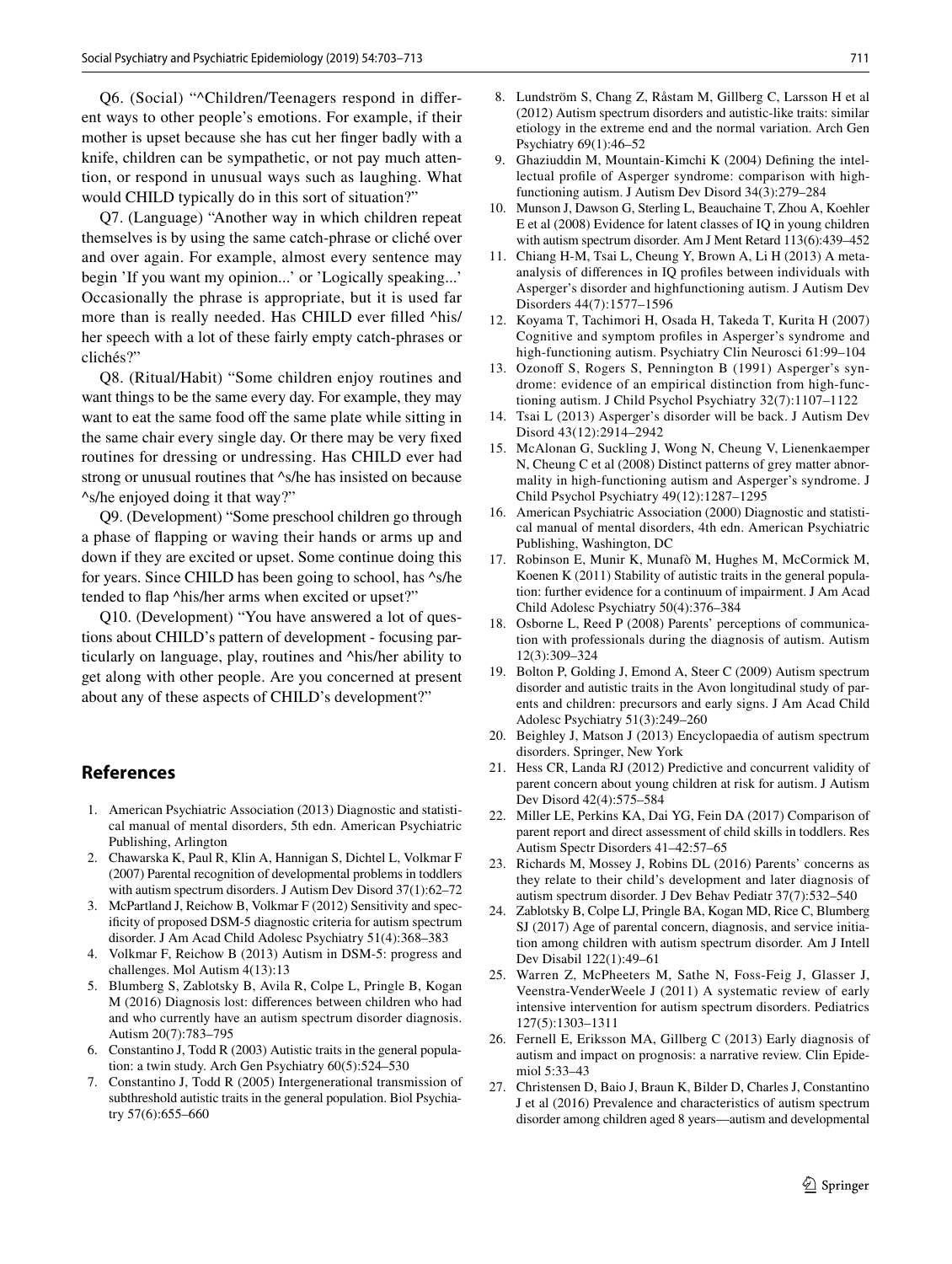disabilities monitoring network, 11 sites, United States, 2012. morbidity and mortality weekly report. Surveill Summ 65(3):1–23

- <span id="page-9-0"></span>28. Lord C, Risi S, DiLavore P, Shulman C, Thurm A, Pickles A (2006) Autism from 2 to 9 years of age. Arch Gen Psychiatry 63(6):694–701
- <span id="page-9-1"></span>29. Baranek GT, Watson LR, Crais E, Reznick S (2003) First-Year Inventory (FYI) 2.0. University of North Carolina, Chapel Hill
- <span id="page-9-2"></span>30. Makrygianni M, Reed P (2010) A meta-analytic review of the effectiveness of behavioural early intervention programs for children with autistic spectrum disorders. Res Autism Spectr Disord 4(4):577–593
- <span id="page-9-3"></span>31. McConhachie H, Diggle T (2006) Parent implemented early intervention for young children with autism spectrum disorder: a systematic review. J Eval Clin Pract 13(1):120–129
- 32. Remington B, Hastings R, Kovshoff H, Espinosa F, Jahr E et al (2007) Early intensive behavioral intervention: outcomes for children with autism and their parents after two years. Am J Ment Retardation 112(6):418–438
- <span id="page-9-4"></span>33. Dawson G, Rogers S, Munson J, Smith M, Winter J et al (2010) Randomized, controlled trial of an intervention for toddlers with autism: the early start Denver model. Pediatrics 125(1):17–23
- <span id="page-9-5"></span>34. Matson J, Wilkins J, González M (2008) Early identification and diagnosis in autism spectrum disorders in young children and infants: how early is too early? Res Autism Spectr Disord 2(1):75–84
- <span id="page-9-6"></span>35. Baron-Cohen S, Cox A, Baird G, Swettenham J, Nightengale M, Morgan K et al (1996) Psychological markers in the detection of autism in infancy in a large population. Br J Psychiatry 168(2):158–163
- <span id="page-9-9"></span>36. Charman T, Taylor E, Drew A, Cockerill H, Brown J, Bai rd G (2004) Outcome at 7 years of children diagnosed with autism at age 2: predictive validity of assessments conducted at 2 and 3 years of age and pattern of symptom change over time. J Child Psychol Psychiatry 46(5):500–513
- <span id="page-9-7"></span>37. Jones E, Gliga T, Bedford R, Charman T, Johnson M (2014) Developmental pathways to autism: a review of prospective studies of infants at risk. Neurosci Biobehav Rev 39:1–33
- <span id="page-9-8"></span>38. Chawarska K, Klin A, Paul R, Macari S, Volkmar F (2009) A prospective study of toddlers with ASD: short-term diagnostic and cognitive outcomes. J Child Psychol Psychiatry 50(10):1235–1245
- <span id="page-9-10"></span>39. Lovaas OI (1987) Behavioral treatment and normal educational and intellectual functioning in young autistic children. J Consult Clin Psychol 55(1):3–9
- <span id="page-9-11"></span>40. Fein D, Barton M, Eigsti I-M, Kelley E, Naigles L, Schultz R et al (2013) Optimal outcome in individuals with a history of autism. J Child Psychol Psychiatry 54(2):195–205
- <span id="page-9-12"></span>41. Orinstein A, Suh J, Porter K, De Yoe K, Tyson K, Tryob K et al (2015) Social function and communication in optimal outcome children and adolescents with an autism history on structured test measures. J Autism Dev Disord 45(8):2443–2463
- <span id="page-9-13"></span>42. Sutera S, Pandey J, Esser E, Rosenthal M, Wilson L, Barton M et al (2007) Predictors of optimal outcome in toddlers diagnosed with autism spectrum disorders. J Autism Dev Disord 37(1):98–107
- 43. Kelley E, Naigles L, Fein D (2010) An in-depth examination of optimal outcome children with a history of autism spectrum disorders. Res Autism Spectr Disord 4(3):526–538
- <span id="page-9-14"></span>44. Orinstein A, Helt M, Troyb E, Tyson K, Barton M, Eigsti I-M et al (2014) Intervention history of children and adolescents with highfunctioning autism and optimal outcomes. J Dev Behav Pediatr 35(4):247–256
- <span id="page-9-15"></span>45. Eigsti I-M, Stevens M, Schultz R, Barton M, Kelley E, Naigels L et al (2016) Language comprehension and brain function in individuals with an optimal outcome from autism. Neuroimage: Clin 10:182–191
- <span id="page-9-16"></span>46. De Giacomo A, Frombonne E (1998) Parental recognition of developmental abnormalities in autism. Eur Child Adolesc Psychiatry 7(3):131–136
- 47. Young R, Brewer N, Pattison C (2003) Parental identification of early behavioural abnormalities in children with autistic disorder. Autism 7(2):125–143
- 48. Watson L, Baranek G, Crais E, Reznick J, Dykstra J et al (2007) The First Year Inventory: retrospective parent responses to a questionnaire designed to identify one-year-olds at risk for autism. J Autism Dev Disord 37(1):49–61
- 49. Ozonoff S, Heung K, Byrd R, Hanse R, Hertz-Picciotto I (2008) The onset of autism: Patterns of symptom emergence in the first years of life. Autism Research 1(6):320–328
- <span id="page-9-17"></span>50. Ozonoff S, Young G, Steinfeld M, Hill M, Cook I et al (2009) How early do parent concerns predict later autism diagnosis? J Dev Behav Pediatr 30(5):367–375
- <span id="page-9-18"></span>51. Green H, McGinnity A, Meltzer H, Ford T, Goodman R (2005) Mental health of children and young people in Great Britain, 2004, Palgrave Macmillan, London
- <span id="page-9-19"></span>52. Nylund KL (2007) Latent transition analysis: modeling extensions and an application to peer victimization. Doctoral Dissertation. University of California, Los Angeles.
- <span id="page-9-20"></span>53. Nylund KL, Muthén B, Nishina A, Bellmore A, Graham S (2006) Stability and instability of peer victimization during middle school: using latent transition analysis with covariates, distal outcomes, and modeling extensions. Retrieved from: [http://www.statmodel.com/download/LTA\\_DP\\_FINAL.pdf](http://www.statmodel.com/download/LTA_DP_FINAL.pdf). Accessed 19 Oct 2019 **(unpublished manuscript)**
- <span id="page-9-21"></span>54. Nylund KL, Asparouhov T, Muthén BO (2007) Deciding on the number of classes in latent class analysis and growth mixture modeling: a Monte Carlo simulation study. Struct Equ Model 14(4):535–569
- <span id="page-9-22"></span>55. Akaike H (1987) Factor analysis and AIC. Psychometrika 52(3):317–332
- <span id="page-9-23"></span>56. Schwarz G (1978) Estimating the dimension of a model. Ann Stat 6(2):461–464
- <span id="page-9-24"></span>57. Sclove SL (1987) Application of model-selection criteria to some problems in multivariate analysis. Psychometrika 52(3):333–343
- <span id="page-9-25"></span>58. Lo Y, Mendell NR, Rubin DB (2001) Testing the number of components in a normal mixture. Biometrika 88(3):767–778
- <span id="page-9-26"></span>59. Celeux G, Soromenho G (1996) An entropy criterion for assessing the number of clusters in a mixture model. J Classif 13(2):195–212
- <span id="page-9-27"></span>60. Tofighi D, Enders CK (2008) Identifying the correct number of classes in growth mixture models. Advances in latent variable mixture models. Information Age Publishing Inc, Greenwich, pp 317–341
- <span id="page-9-28"></span>61. Muthén LK, Muthén BO (1998–2006) Mplus user's guide, 4th edn. Muthén, Los Angeles, CA
- <span id="page-9-29"></span>62. Johnson CP, Myers SM (2007) Identification and evaluation of children with autism spectrum disorders. Pediatrics 120:1183–1215
- <span id="page-9-30"></span>63. Greenberg G (2010) Inside the battle to define mental illness. Wired.com. [https://www.wired.com/2010/12/ff\\_dsmv/](https://www.wired.com/2010/12/ff_dsmv/). Accessed 19 Oct 2018
- <span id="page-9-31"></span>64. Lord C, Risi S, Lambrecht L, Cook B, Leventhal B et al (2000) The autism diagnostic observation schedule—generic: a standard measure of social and communication deficits associated with the spectrum of autism. J Autism Dev Disord 30(3):205–223
- <span id="page-9-32"></span>65. Ozonoff S, Iosif A, Baguio F, Cook I, Hill M et al (2010) A prospective study of the emergence of early behavioral signs of autism. J Am Acad Child Adolesc Psychiatry 49(3):256–266
- <span id="page-9-33"></span>66. Wolff J, Botteron K, Dager S, Elison J, Estes A et al (2014) Longitudinal patterns of repetitive behavior in toddlers with autism. J Child Psychol Psychiatry 55(8):945–953